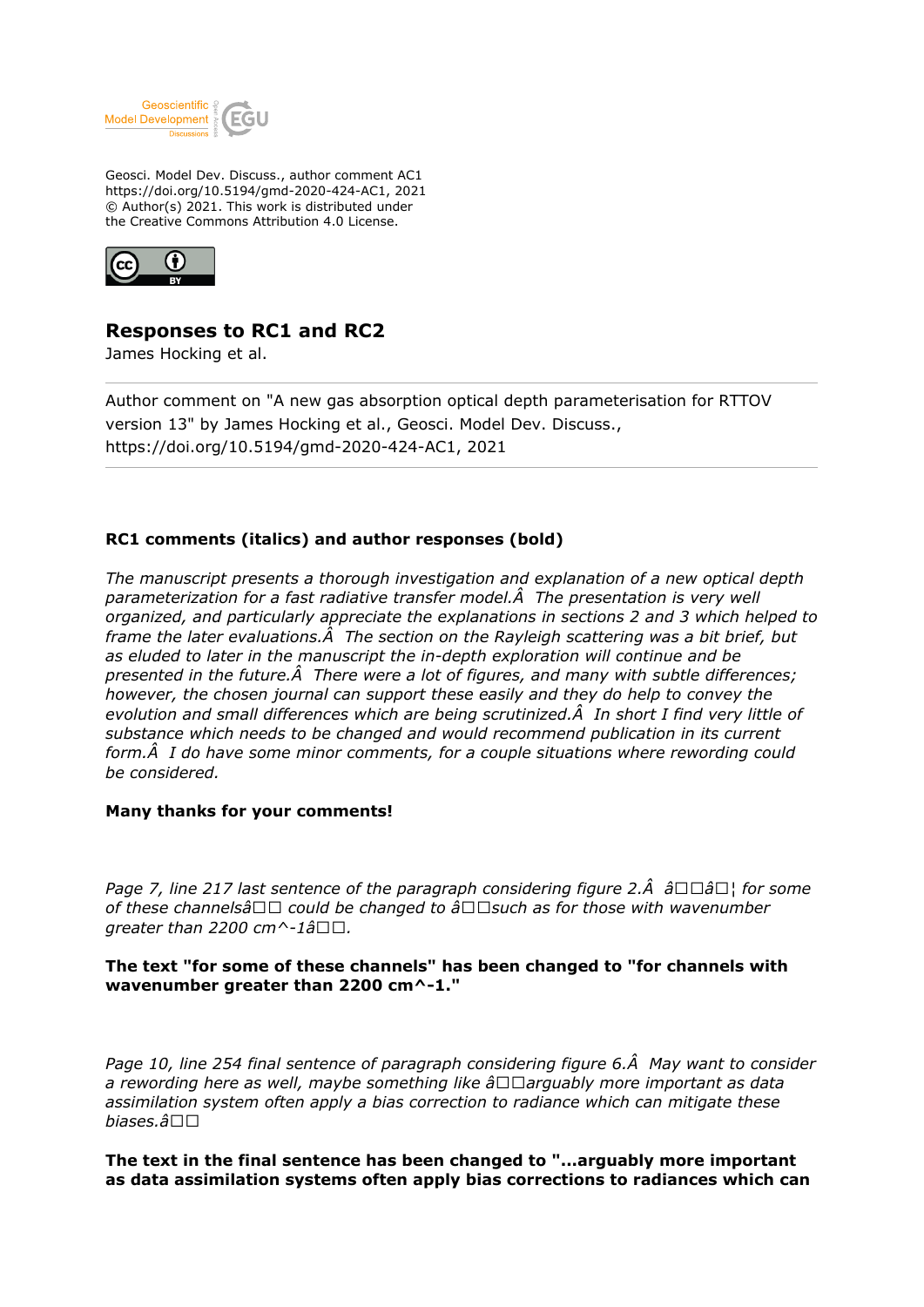# **mitigate these larger biases."**

Page 18 in reference to figures 12c and 13c, really just a comment. A A But these NWP *result is a nice one, particularly considering the slight rise in std. dev. seen in figures 9b and 1b.*

#### **Agreed, the monitoring results are encouraging for the new predictors.**

*Page 20, line 365 with respect to the increase in the computation expense, this is the first mention of this in the manuscript that I recall. A minor point, and I have no issue with any decision made, but would consider stating some of this earlier as RTTOV being a fast model the computational burden is always critical. I agree the advancements shown with the v13 are significant and the increase is minor for a full cycling NWP and data assimilation system. In particular the ability to augment and increase consideration of additional gases will likely continue to be important with current and future hyperspectral sensors. Also the ability to more rapidly integrate more species with the new parametrisation seems to be of particularly large benefit.*

**We have added the following paragraph at the end of section 3 (describing the new parameterisation):**

**"The benefits of the new predictors come at a modest increase in computational cost. For example, the additional calculations required by the correction term can increase forward model run-times for clear-sky simulations by up to about 30% compared to the existing predictors. However, such an increase is not expected to be problematic for operational data assimilation systems. Furthermore, for more computationally expensive simulations such as those including cloud scattering, the relative increase in run-time is lower as the gas optical depth prediction takes a smaller proportion of the overall run-time."**

**-----------------------------------------------------------------------------**

#### **RC2 comments (italics) and author responses (bold)**

*Summary: A well-written paper that elucidates the key issues associated with transmittance regression training in the RTTOV model. Some elements are missing that harm the reproducability aspect, particularly regarding the "correction term" and how exactly that is implemented. I have some minor comments below, and some questtions that could be answered in the text in a future revision.* 

**Many thanks for your comments! If you have some specific suggestions regarding the description of the correction term, we would be happy to update the text. The implementation closely follows the description in McMillin et al (2006), the primary difference being that the RTTOV optical depth prediction scheme operates on fixed pressure levels instead of on a grid based on fixed absorber amounts.**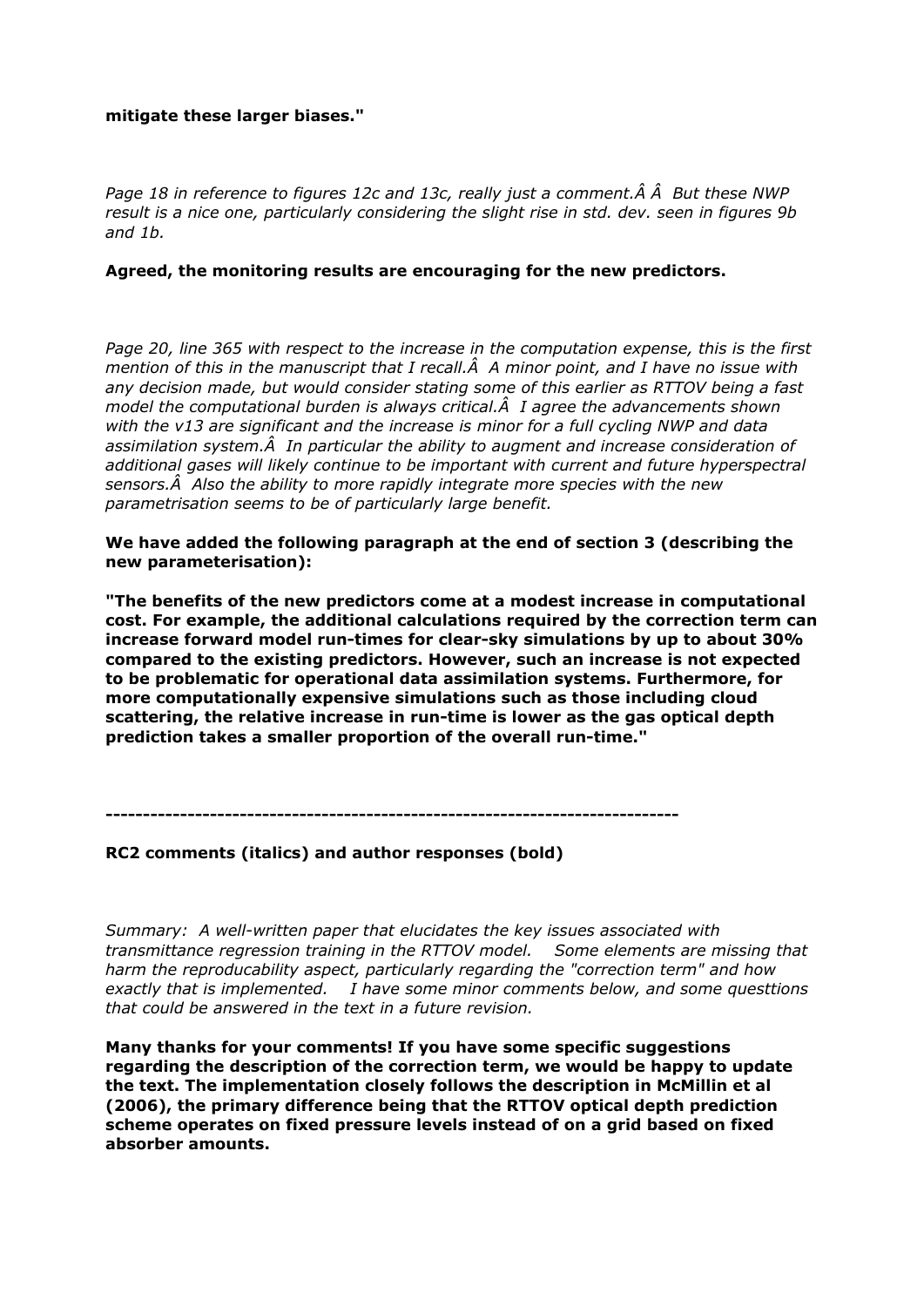*Minor issues / formatting:*

*Equation 1: formatting needs improvement. If LaTeX formulation is being used in the equation, enclosing the /mathrm tag will make the text non-italic.*

*e.g., /mathrm{mixed}, consider /mathrm{O}\_3 as well*

### **All the equations have been updated to avoid italics for the text labels.**

*Throughout: "i.e." should have a comma after it, unless there's a specific style requirement here that I'm not aware of. First seen on line 140.*

**This might be a difference in convention between US and British English. In any case, commas have been added after "i.e.", and also for instances of "e.g." to be consistent.**

*Figures 13 and 16: could be larger for viewability*

**Fig 13 has been modified so that the satellite/channel labels appear only once, and the overall size is increased. Figures 13-16 have been enlarged.** 

*Table A3 can be cleaned up with regard to italicization of species, subscripts etc.*

**We're not very keen on using subscripts for O3, CO2, etc in the predictor definitions in Tables A2-4 because there are already many other subscripts and in this context the "O3", for example, is a variable name representing concentration of ozone rather than being the chemical symbol for a molecule of ozone. However, we have removed the italicisation of the species as this is more consistent with usage elsewhere.**

*Technical elements:*

*Line 144 - 146:*

*"Finally, where any individual predicted gas layer optical depth is less than zero, it is set to zero before the correction term regression is computed. Similarly, where the predicted total layer optical depth (including the correction term) is less than zero, this is also set to zero."* 

*Does this "truncation" introduce biases into the regression correction term?*

**The negative optical depths can occur when layer optical depths are close to zero (for individual gases or for all gases together) and the regression can then sometimes yield small negative values. We can see now that the text may be misleading. In case there is a misunderstanding it is important to clarify that the predicted correction term itself is not modified and as such no bias is introduced. We ensure that the total layer optical depth is non-negative: the total layer optical depth is the sum of the predicted correction term (which may be positive**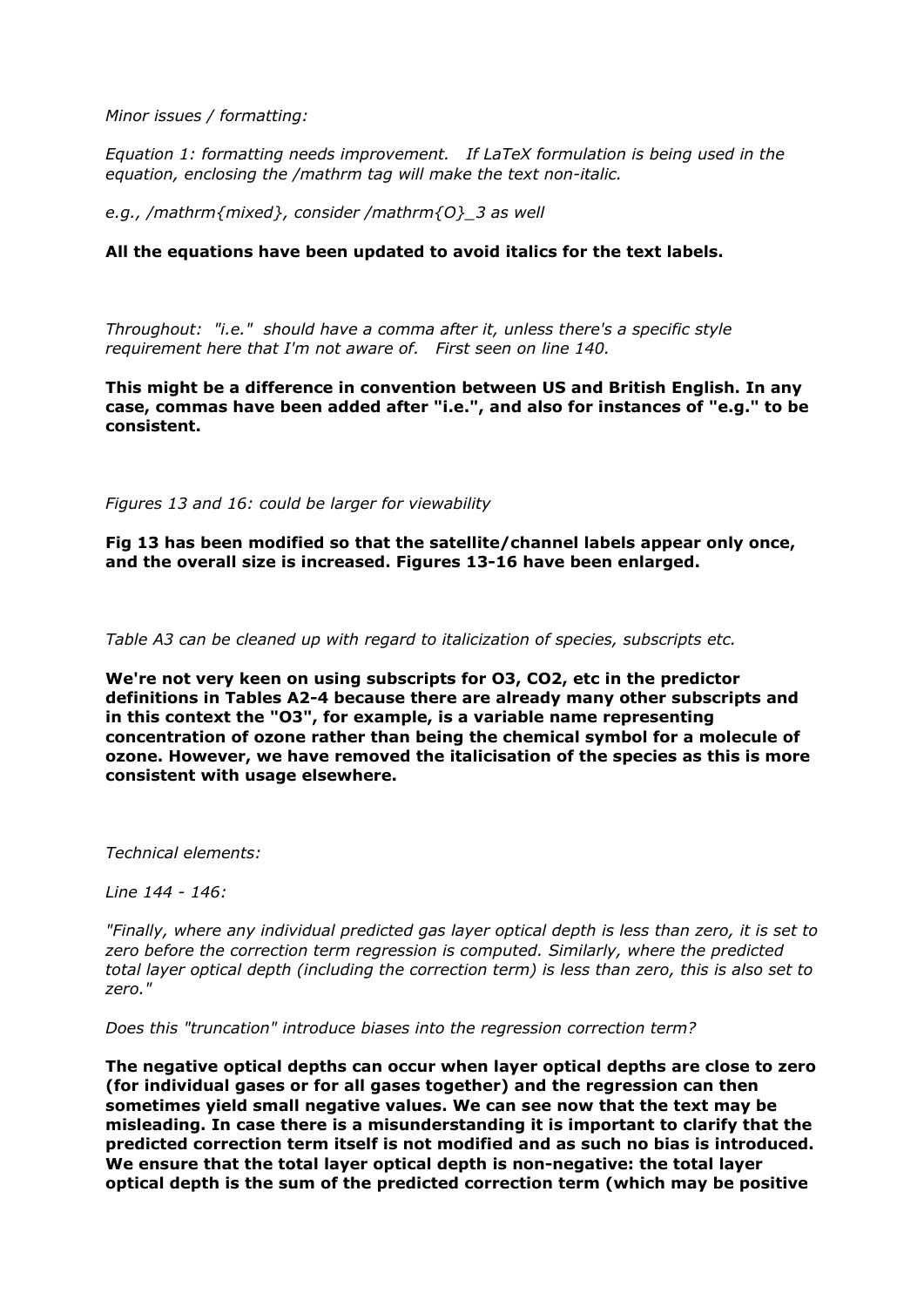**or negative) and the predicted gas layer optical depths. Before computing the correction term, we ensure the individual predicted gas layer optical depths are non-negative: this is not strictly mandatory as the correction term could theoretically account for such errors, but it seems better to deal in physically realistic optical depths rather than unphysical "artefacts" coming from the regression. The text has been clarified as follows:**

**"Similarly, where the predicted total layer optical depth is less than zero, this is also set to zero. The correction term itself may be positive or negative and as such the value computed from the regression is unmodified."**

*Regarding excluding the Rayleigh scattering calculation from LBLRTM, I wonder how this choice impacts UV channel simulations for future expansions? Seems like it would be potentially preferable to keep the Rayleigh option from LBLRTM on the table as a backup.*

**The v13 predictors were implemented this way because several RTTOV users requested separable molecular Rayleigh extinction. It was also desirable to be able to separate molecular Rayleigh extinction from the gas absorption because it allows full Rayleigh multiple scattering to be included when using the Discrete Ordinates Method solver, which in turn is used to train the MFASIS fast visible cloud parameterisation look-up tables yielding more accurate simulations. It would be straightforward to include the LBLRTM Rayleigh scattering in the training and turn off the internal Rayleigh extinction parameterisation in RTTOV if required. We have not yet determined the approach we will take for Rayleigh scattering in the UV.**

*Also, Rayleigh scattering has a polarization dependence, which does not seem to be accounted for here.*

**As noted below in response to the general comment about polarisation, RTTOV v13 is not a polarised RT model and so we were not considering polarisation during RTTOV v13 development: this is planned for the next major release of RTTOV (v14). With regards to Rayleigh scattering, the v9 predictors did not consider polarisation either, so in that respect there is no change. The v13 and v9 predictors yield very similar results for visible/near-IR channels with Rayleigh scattering included. We have added a final sentence to the end of section 4 (Rayleigh scattering):**

**"Note that RTTOV is currently an unpolarised radiative transfer model and as such polarisation is not taken into account for Rayleigh scattering for the old or new predictors. It is planned to implement fully polarised simulations in a future version."**

*In the work leading up to figure 1, did you recompute the v7, v9, and v13 predictors for CO2 to reflect current values?* 

**We use the same RTTOV atmospheric profile training set for all predictors in the paper. The profiles are described in the RTTOV v12 Science and Validation Report (Saunders et al, 2017). The background CO2 profile used in the mixed gases when CO2 is not variable was valid in 2016/2017 (it has a maximum**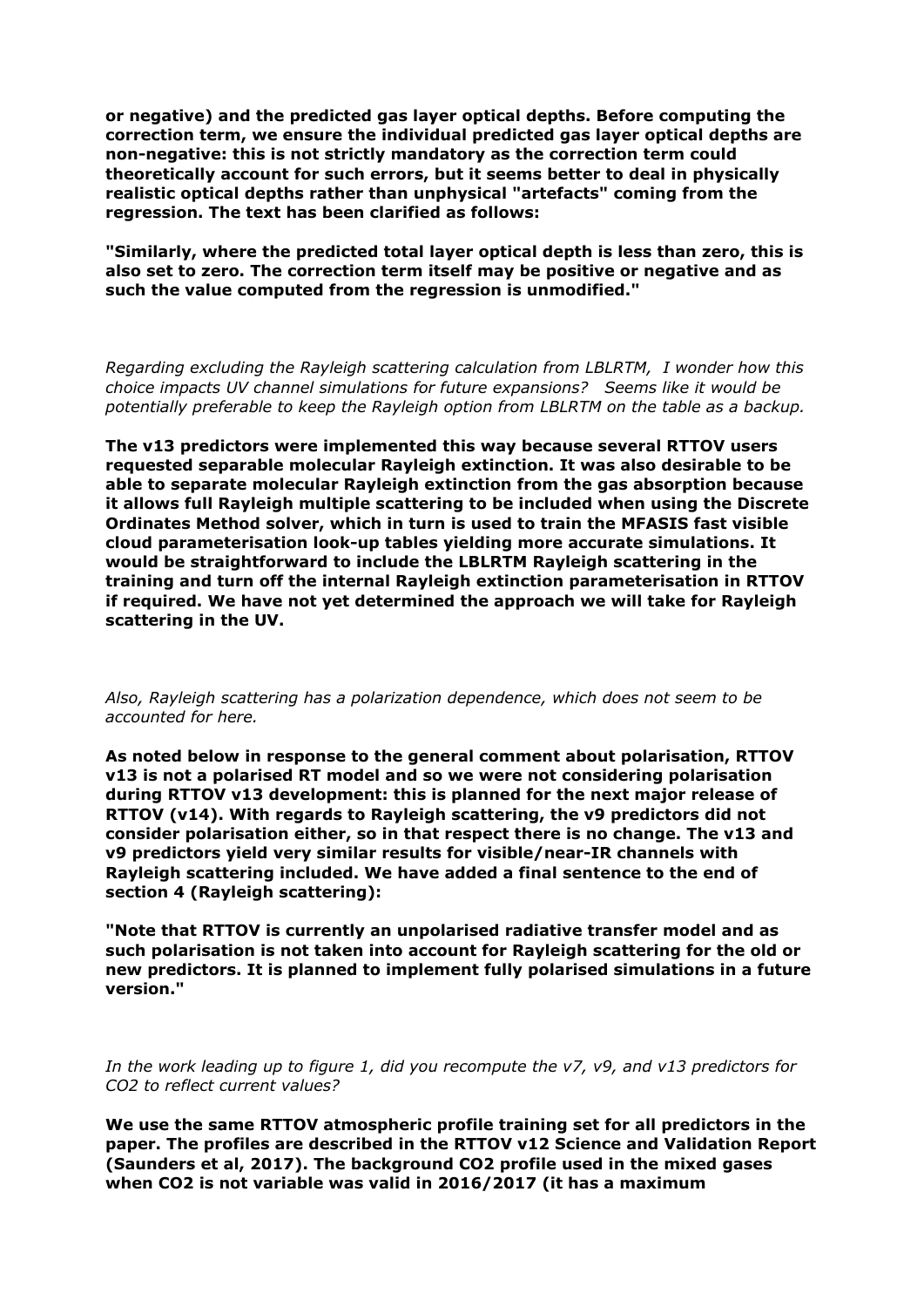#### **concentration of around 405 ppmv).**

*Figure 1: A clean read of this figure suggests that v7 predictors perform better than v13 on the whole, with notable exception at 13.36 microns.*

**We agree that this figure suggests that the v7 predictors are marginally better than the v13 predictors in many channels, though the differences between the v7/v13 means and standard deviations are small, and all statistics for the v7 and v13 predictors are well within the SEVIRI channel noise. For GEO sensors the v7 predictors are trained for zenith angles up to ~65 degrees, compared to ~85 degrees for the v13 predictors (noted in lines 200-202 of the text). Based on experience we would expect the v7 predictor errors to increase (and indeed to be worse than the v13 predictors) if the training was extended to larger zenith angles, although we didn't try this during the v13 predictor development. If there was a real concern about this, we could also produce v13 predictor coefficients trained over the smaller range of zenith angles (for which we would expect similar or smaller errors), but for practical reasons we want to limit the number of different coefficient files we are generating and providing to users.**

*Across figures 2-8, the additional noise in the visible / near-IR channels suggests that, perhaps, the correction term is not an adequate approach compared to the V7/V9 methods. i suspect that there's an additional correction that would be needed here, but without knowing the specific coding details, it's impossible to speculate what that might be.*

**Figures 2, 3, 7, and 8 do show an increased inter-channel variability in the bias and standard deviation for the v13 predictors for the IASI short-wave IR channels around 2400-2600 cm-1 which corresponds to the tail of the shortwave CO2 band. It's not immediately obvious to us that this indicates a serious issue, although it may suggest the new parameterisation is over-fitting slightly. We will bear this in mind in future evaluations of the new predictors.**

**Figures 4 and 5 are the only ones showing visible/near-IR channels, and it's not clear that the plots show the v13 predictors have more noise. If anything, Fig 4 shows the standard deviations are smaller with the v13 predictors, so it's not clear that there is a problem with the visible/near-IR channels. Happy to discuss further though if we misunderstood.**

*Figure 10,11 really needs a %difference plot to understand the difference in Jacobians, particularly at the upper atmosphere.*

**We considered showing relative difference plots, but the difficulty in cases like this (Jacobians) is that the plots are dominated by extremely large relative differences that occur when the absolute values are small. Where the absolute values are very small, the relative differences are not of practical significance. This was why we chose to show the actual Jacobians: the plots show that the differences are rather small between the v7/8/9 and v13 Jacobians and thus we do not have any particular reason to anticipate any problems in assimilation/retrieval applications.**